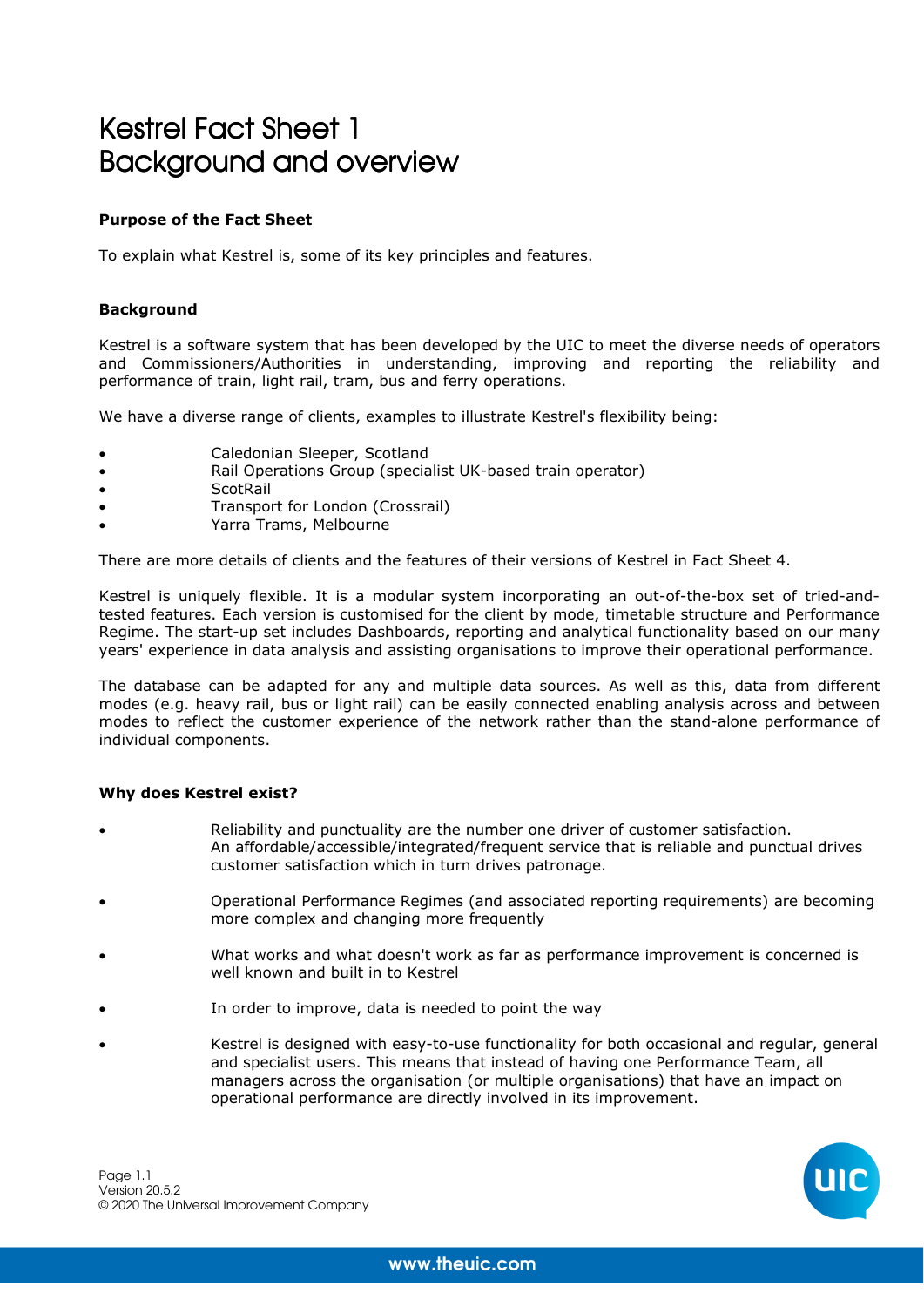#### **What is Kestrel's pedigree?**

Kestrel is of the finest pedigree. UIC colleagues have been working on operational performance systems since the late 1980s and the UIC has been providing Kestrel's predecessors since 1999. The first version of Kestrel was implemented at the Docklands Light Railway in London in 2009. Kestrel is more than software, it is the accumulation of decades of operational performance improvement knowledge and know-how.

#### **What Andrew Haines, Chief Executive of Network Rail, said**

At the risk of blowing our own trumpet (other brass instruments are available), here is an extract from the March 2020 edition of Modern Railways reporting on The Golden Whistles, an annual event held in the UK 'to promote best practice and celebrate excellence in railway operation':

A Silver Whistle was presented to Network Rail and ScotRail teams from north of the border who worked on a new methodology to highlight specific trains causing most issues in 2018. Working with supplier Kestrel, innovative analysis was undertaken to show which trains were the trigger trains and caused a ripple effect across the network. This prompted 30 small interventions which have led to the highlighted trains seeing their knock-on delay reduced by one-third and their Public Measure improve by 14%. Network Rail Chief Executive Andrew Haines called the paper 'the best argued paper I have seen since returning to the rail industry'.

Some high-level lessons about the importance of analysis can be drawn from this example:

- Kestrel isn't a magic bullet effort needs to be put into analysis
- The analyses carried out in this example are standard features in Kestrel's Analytical Tools
- Improving performance often doesn't require major investment, just a bit of effort to
- carry out the analysis, which will then point the way to specific, often small, interventions The UIC is always happy to help our clients with complex analyses

#### **System objectives**

The primary purpose of Kestrel is to provide organisation-wide information in order to understand and improve operational performance by:

- Maximising the efficiency of the collection, display and analysis of the performance reporting process including speed and accuracy
- Making this data available to the entire organisation as appropriate and specifically those directly involved in performance reporting and improvement
- Providing senior managers with concise strategic information so that improvements can be prioritised, investment decisions validated and resources concentrated where they are most needed
- Automating the production of data required for reporting purposes (both internal and external) and therefore reducing the reporting workload
- Reducing dependency on the Performance Team for the production of performance data
- Statistically validating that improvement is being made

The scope of the system can be widened to include (for example) capacity management, customer satisfaction and action tracking.

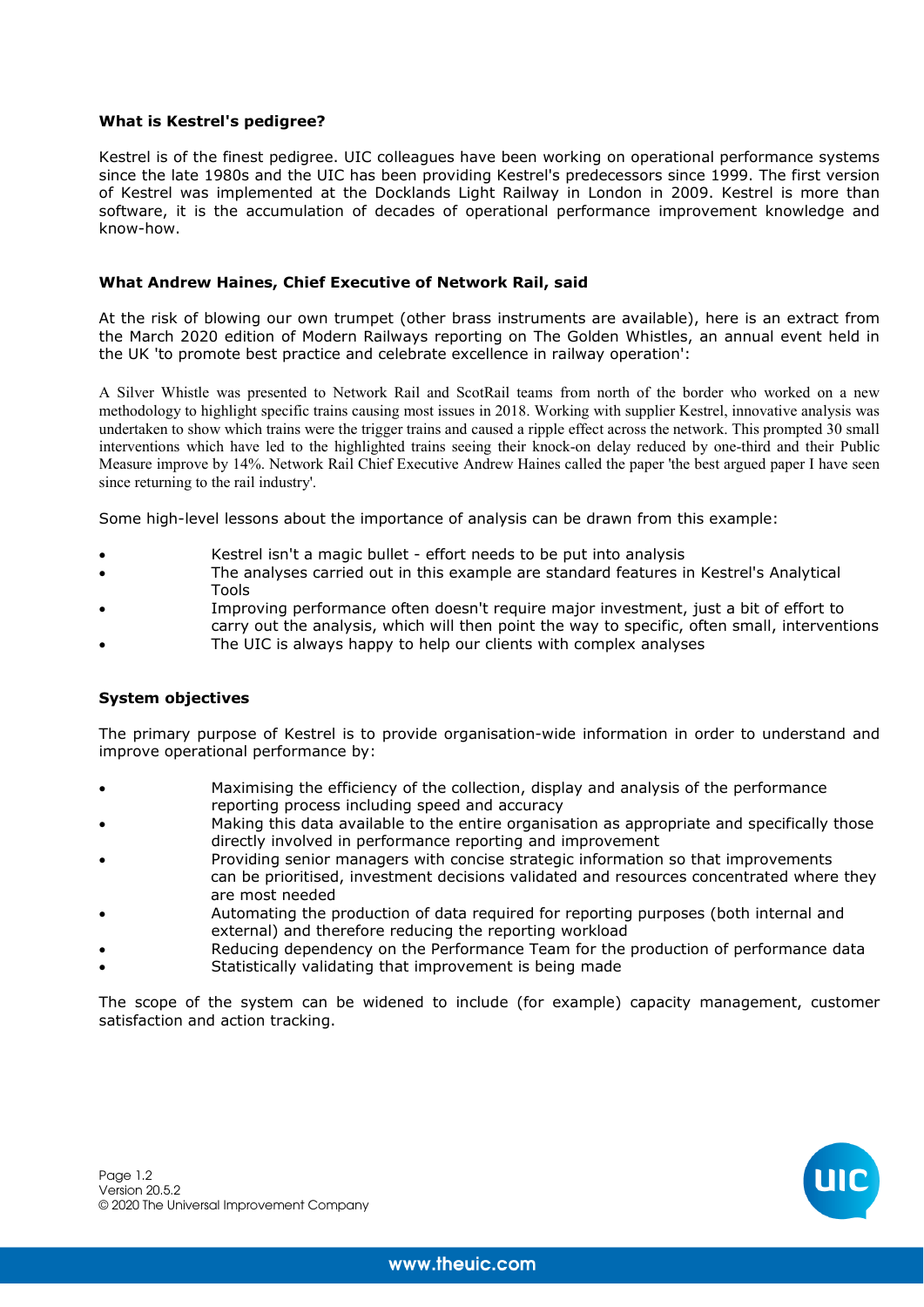# **System principles**

- All performance data and reports in one place the one source of the truth
	- The overall purpose is to provide insight that allows improvement in operational performance
- All routine tasks, in particular performance reporting, automated
- Easy to use for both regular and occasional users, in particular Kestrel is designed not only with data and performance specialists in mind but also busy front-line managers with limited time and basic systems and/or data analysis skills
- Easy to use analytical functions
- Easy access by multiple users potentially from a number of different organisations for a variety of purposes
- Can be used in the office, at home or out-and-about
- Data 'pushed down' to the level of Responsible Manager
- As close to real-time as possible
- High-level strategic data sits alongside the ability to drill down into the detail
- Statistically robust with graphs that are easy to interpret and analyse
- Easy to implement
- Minimum training requirements

#### **System functionality**

- Ability to analyse punctuality (e.g. delays), reliability (e.g. cancellations and partcancellations) and incidents (e.g. operational incident, points failure) data by:
	- Location
	- Cause/root cause
	- Responsible Manager
	- Route
	- Service group, geographic area, depot
	- Individual service
	- Diagram/block
	- Time of day, day of the week
- Quick and easy Pareto Analysis, e.g. top 10 worst performing services
	- Ability to analyse time gained/lost en-route
- Ability to analyse frequency of service, headways and dwell times
- Attribution of delays and incidents:
	- To incidents
	- To root cause
	- To Responsible Manager
- Knock-on Delay Analysis
	- Automatic report production:
		- Daily, weekly, monthly, annually
		- Ability to add commentary
		- Ability to customise for mode/organisation/mandatory reporting as required
- Linkage to improvement plans
- Statistical Process Control Module available

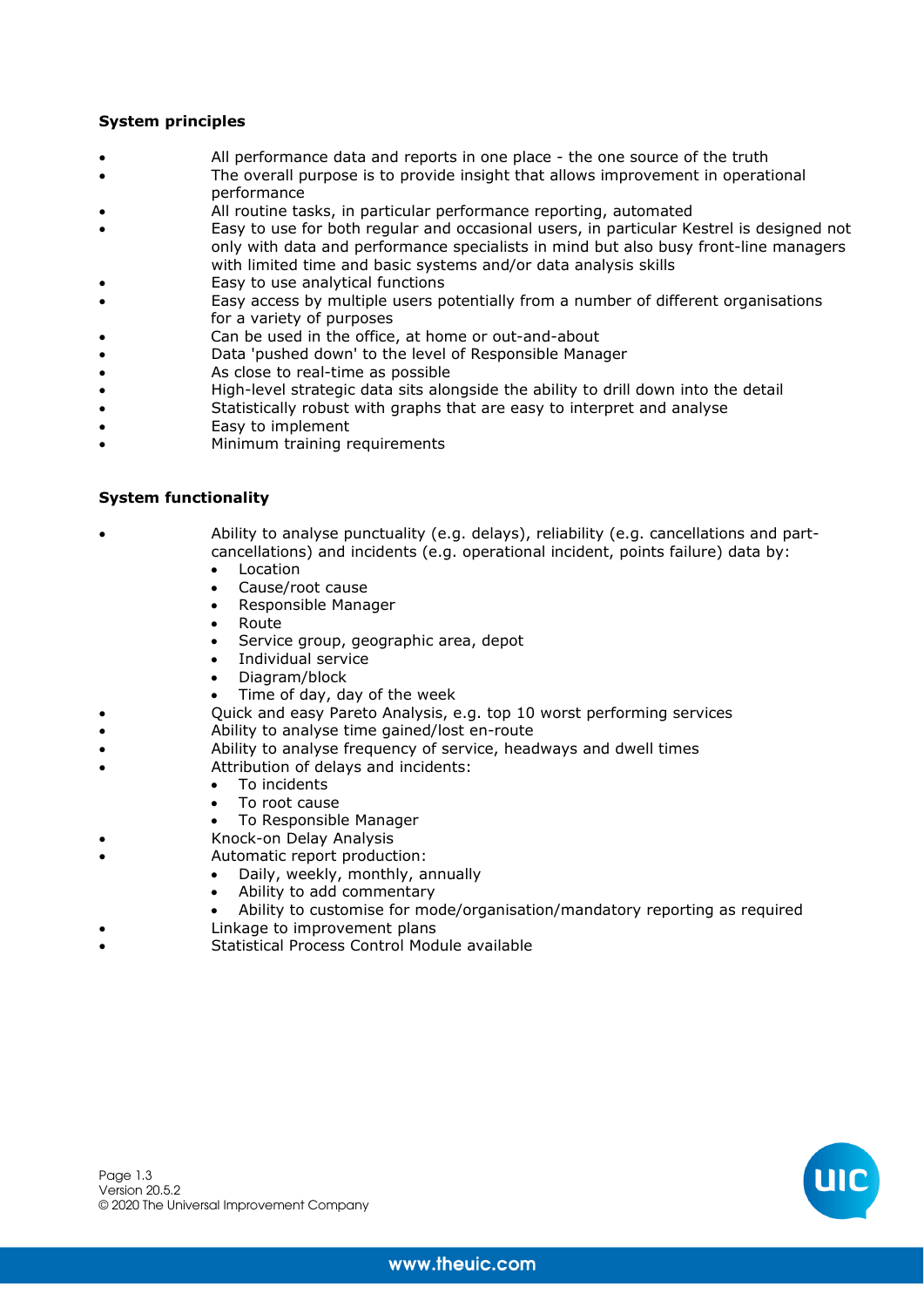# **Standard modules**

- Dashboards
- Reports
- Enquiries
- Analytical Tools
- Attribution

These are described in Kestrel Fact Sheet 2.

# **Additional functionality**

- Capacity management (formation against plan, passenger counts)
- Contract management including financial calculations
- Logging including the ability to link incidents
- Incident management
- Action tracker
- Mobile inputs (from smart phones and tablet devices)
- Customer feedback capture
- Statistical Process Control easy and automatic addition of Control Limits to time-related data

# **System development**

Kestrel is not a static system. Instead it develops as user experience grows and requirements change. Our approach to system development and licence structure ensures rapid implementation of Version 1 with all essential functionality. After that we work closely with users to introduce small scale enhancements on an ongoing basis with major releases adding additional functionality and modules as required.

# **Using Kestrel to improve performance**

- Kestrel has statistically sound but easy to understand data display, e.g. Run Charts, Histograms, Pareto Charts
- It is easy to see (for example) worst performing services
- There is straightforward identification of areas requiring attention
- Kestrel encourages Responsible Managers to deal with the delays caused by their areas
- We can provide advice on and training in how to go about improvement

# **The end game: What does successful implementation/adoption of Kestrel look like?**

- (1) Organisation-wide use, not just a few performance people How do we know? Monitoring and reporting of user activity (managerial roles, especially on the front-line) and what functionality they are using.
- (2) Better understanding of the issues that contribute to poor performance How do we know? Implementation of a sophisticated codification of attribution, and then measurement of the proportion of delays and incidents that are correctly allocated to root cause on first attempt.